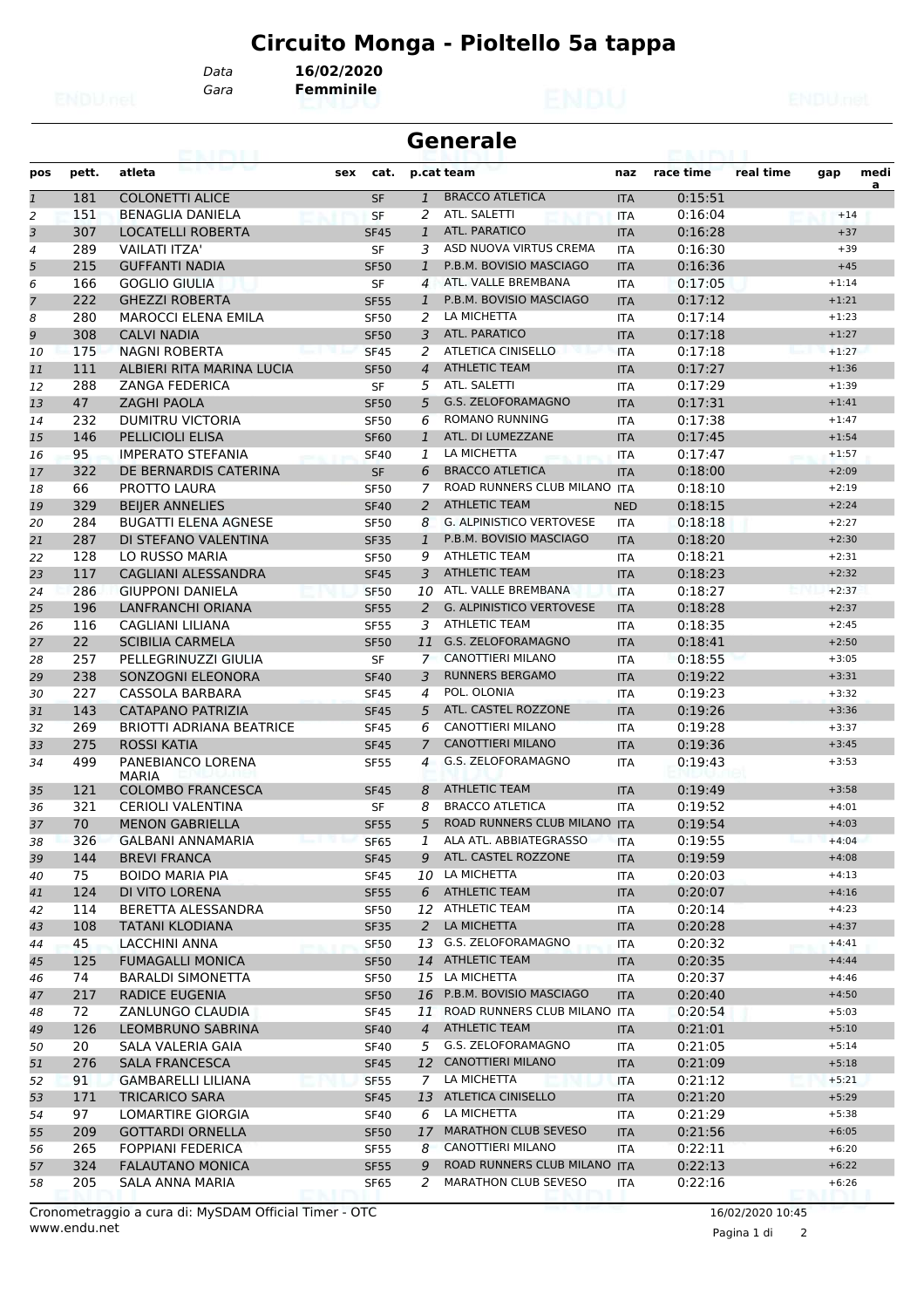| pos | pett. | atleta                        | sex | cat.        |                | p.cat team                    | naz        | race time | real time | gap      | medi<br>a |
|-----|-------|-------------------------------|-----|-------------|----------------|-------------------------------|------------|-----------|-----------|----------|-----------|
| 59  | 40    | <b>GUIDOTTI GABRIELLA</b>     |     | <b>SF50</b> | 18             | G.S. ZELOFORAMAGNO            | <b>ITA</b> | 0:22:26   |           | $+6:35$  |           |
| 60  | 270   | <b>BOTTONI CHIARA</b>         |     | <b>SF40</b> |                | CANOTTIERI MILANO             | <b>ITA</b> | 0:22:31   |           | $+6:40$  |           |
| 61  | 99    | <b>MAGGI ELENA</b>            |     | <b>SF40</b> | 8              | <b>LA MICHETTA</b>            | <b>ITA</b> | 0:22:33   |           | $+6:42$  |           |
| 62  | 31    | ARTUS MARTINELLI ELENA        |     | <b>SF60</b> | 2              | G.S. ZELOFORAMAGNO            | <b>ITA</b> | 0:22:38   |           | $+6:47$  |           |
| 63  | 268   | <b>CONTI MONICA</b>           |     | <b>SF55</b> | 10             | <b>CANOTTIERI MILANO</b>      | <b>ITA</b> | 0:22:41   |           | $+6:51$  |           |
| 64  | 120   | <b>CESARETTI VERONICA</b>     |     | <b>SF50</b> | 19             | <b>ATHLETIC TEAM</b>          | <b>ITA</b> | 0:22:45   |           | $+6:55$  |           |
| 65  | 272   | <b>BASSI MANUELA MARIA CA</b> |     | <b>SF55</b> | 11             | <b>CANOTTIERI MILANO</b>      | <b>ITA</b> | 0:22:46   |           | $+6:56$  |           |
| 66  | 208   | <b>BELLONI ANNA RITA</b>      |     | <b>SF60</b> | 3              | <b>MARATHON CLUB SEVESO</b>   | <b>ITA</b> | 0:22:51   |           | $+7:00$  |           |
| 67  | 93    | <b>GENNARIO FRANCESCA</b>     |     | <b>SF45</b> | 14             | <b>LA MICHETTA</b>            | <b>ITA</b> | 0:22:55   |           | $+7:05$  |           |
| 68  | 277   | <b>ZANFRINI LAURA</b>         |     | <b>SF50</b> | 20             | <b>CANOTTIERI MILANO</b>      | <b>ITA</b> | 0:23:01   |           | $+7:10$  |           |
| 69  | 153   | <b>GERLO GIUSEPPINA</b>       |     | <b>SF55</b> | 12             | ATL. SANTHIA'                 | <b>ITA</b> | 0:23:08   |           | $+7:17$  |           |
| 70  | 24    | <b>JASONI PAOLA</b>           |     | <b>SF55</b> | 13             | G.S. ZELOFORAMAGNO            | <b>ITA</b> | 0:23:10   |           | $+7:19$  |           |
| 71  | 78    | <b>CAMPOLATTANO ELENA</b>     |     | <b>SF35</b> | 3              | <b>LA MICHETTA</b>            | <b>ITA</b> | 0:23:11   |           | $+7:21$  |           |
| 72  | 255   | <b>PRATO SIMONA</b>           |     | <b>SF50</b> | 21             | CANOTTIERI MILANO             | <b>ITA</b> | 0:23:19   |           | $+7:29$  |           |
| 73  | 179   | <b>BROZZI TIZIANA</b>         |     | <b>SF50</b> | 22             | <b>BOCCONI SPORT TEAM SSD</b> | <b>ITA</b> | 0:23:21   |           | $+7:31$  |           |
| 74  | 41    | <b>GIOVANIELLO ANTONELLA</b>  |     | <b>SF55</b> | 14             | G.S. ZELOFORAMAGNO            | <b>ITA</b> | 0:23:59   |           | $+8:08$  |           |
| 75  | 94    | <b>GOFFI ELDA EMMA MARIA</b>  |     | <b>SF65</b> | 3              | <b>LA MICHETTA</b>            | <b>ITA</b> | 0:24:33   |           | $+8:42$  |           |
| 76  | 282   | CIZMESIYA ANGELIKA            |     | <b>SF65</b> | $\overline{4}$ | LA MICHETTA                   | <b>ITA</b> | 0:24:34   |           | $+8:44$  |           |
| 77  | 123   | <b>DI SABATO ROSA</b>         |     | <b>SF60</b> | $\overline{4}$ | <b>ATHLETIC TEAM</b>          | <b>ITA</b> | 0:25:13   |           | $+9:22$  |           |
| 78  | 51    | CARDELLA GIOVANNA             |     | <b>SF50</b> | 23             | ROAD RUNNERS CLUB MILANO      | <b>ITA</b> | 0:26:09   |           | $+10:19$ |           |
| 79  | 29    | <b>CIARLITTO LIDIA</b>        |     | <b>SF65</b> | 5              | <b>G.S. ZELOFORAMAGNO</b>     | <b>ITA</b> | 0:29:16   |           | $+13:25$ |           |
|     |       |                               |     |             |                |                               |            |           |           |          |           |

|             | ENDU                                                |             | ENDU        |             | ENDU                      |                |
|-------------|-----------------------------------------------------|-------------|-------------|-------------|---------------------------|----------------|
| ENDUMED     |                                                     | <b>ENDU</b> |             | <b>ENDU</b> |                           | <b>ENDUnet</b> |
|             | ENDU                                                |             | ENDU        |             | <b>ENDU</b>               |                |
| <b>ENDU</b> |                                                     | <b>ENDU</b> |             | <b>ENDU</b> |                           | <b>ENDU</b>    |
|             | <b>ENDUMEN</b>                                      |             | <b>ENDU</b> |             | <b>ENDU<sub>Wel</sub></b> |                |
| <b>ENDU</b> |                                                     | <b>ENDU</b> |             | <b>ENDU</b> |                           | <b>ENDU</b>    |
|             | <b>ENDU</b>                                         |             | ENDUnet     |             | <b>ENDU</b>               |                |
| ENDU        |                                                     | <b>ENDU</b> |             | <b>ENDU</b> |                           | <b>ENDU</b>    |
|             | <b>ENDU</b>                                         |             | <b>ENDU</b> |             | ENDU                      |                |
| ENDU        |                                                     | <b>ENDU</b> |             | <b>ENDU</b> |                           | <b>ENDU</b>    |
|             | <b>ENDUnet</b>                                      |             | ENDU        |             | ENDUmet                   |                |
|             | prometraggio a cura di: MySDAM Official Timer - OTC |             |             | ENDLI       | $16/02/2020$ $10.45$      |                |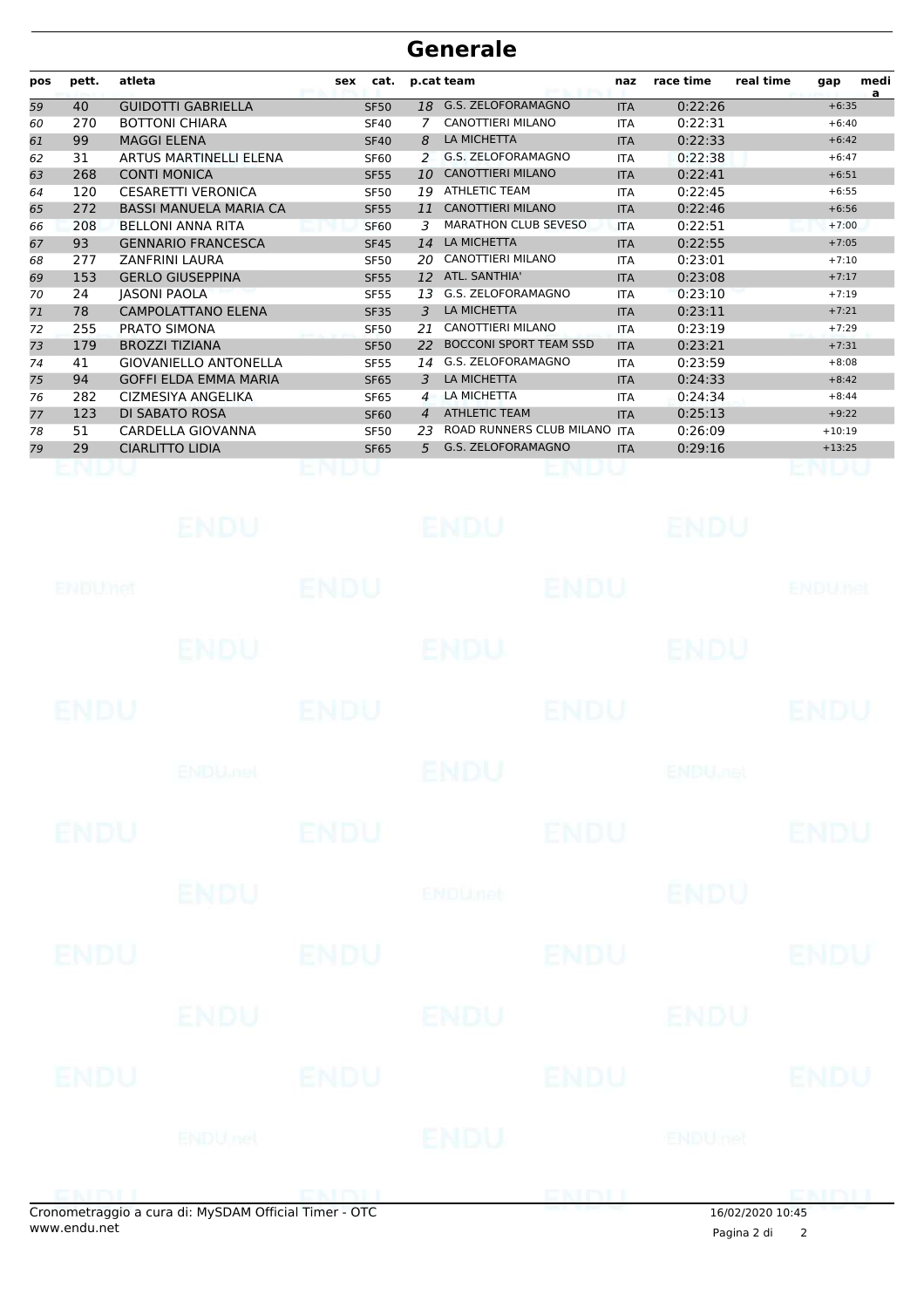# **Circuito Monga - Pioltello 5a tappa**

*Data* **16/02/2020**

*Gara* **Maschile SM60 e oltre**

#### **Generale**

| pos          | pett.    | atleta                                              | cat.<br>sex                                 |                 | p.cat team                                            | naz        | race time          | real time | gap                | medi |
|--------------|----------|-----------------------------------------------------|---------------------------------------------|-----------------|-------------------------------------------------------|------------|--------------------|-----------|--------------------|------|
| $\mathbf{1}$ | 145      | <b>BUSI MARCO</b>                                   | <b>SM60</b>                                 | $\mathbf{1}$    | ATL. DI LUMEZZANE                                     | <b>ITA</b> | 0:15:43            |           |                    | a    |
| 2            | 302      | <b>MARESCA PASQUALE</b>                             | <b>SM60</b>                                 | 2               | <b>G. ALPINISTICO VERTOVESE</b>                       | <b>ITA</b> | 0:16:32            |           | $+49$              |      |
| 3            | 6        | ANGELO CALOGERO                                     | <b>SM60</b>                                 | 3               | G.S. ZELOFORAMAGNO                                    | <b>ITA</b> | 0:16:38            |           | $+55$              |      |
| 4            | 118      | <b>CAMPINI LUIGI</b>                                | <b>SM65</b>                                 | 1               | <b>ATHLETIC TEAM</b>                                  | <b>ITA</b> | 0:16:53            |           | $+1:10$            |      |
| 5            | 252      | <b>ROMANINI MICHELE</b>                             | <b>SM60</b>                                 | $\overline{4}$  | <b>U.S. SANGIORGESE</b>                               | <b>ITA</b> | 0:16:58            |           | $+1:15$            |      |
| 6            | 296      | <b>MANGILI FLAVIO</b>                               | <b>SM65</b>                                 | 2               | ATL. PARATICO                                         | <b>ITA</b> | 0:17:02            |           | $+1:19$            |      |
| 7            | 260      | LAZZARETTO ANTONIO                                  | <b>SM60</b>                                 | 5               | <b>CANOTTIERI MILANO</b>                              | <b>ITA</b> | 0:17:06            |           | $+1:23$            |      |
| 8            | 310      | <b>GUASTAMACCHIA GIUSEPPE</b>                       | <b>SM60</b>                                 | 6               | ATL. LAMBRO MILANO                                    | <b>ITA</b> | 0:17:08            |           | $+1:25$            |      |
| 9            | 164      | <b>RUBIS ELIO</b>                                   | <b>SM70</b>                                 | $\mathbf{1}$    | ATL. VALLE BREMBANA                                   | <b>ITA</b> | 0:17:09            |           | $+1:26$            |      |
| 10           | 38       | <b>MASERATI GIANFRANCO</b>                          | <b>SM60</b>                                 | 7               | G.S. ZELOFORAMAGNO                                    | <b>ITA</b> | 0:17:10            |           | $+1:27$            |      |
| 11           | 298      | <b>SFORNA MARINO</b>                                | <b>SM60</b>                                 | 8               | <b>CANOTTIERI MILANO</b>                              | <b>ITA</b> | 0:17:13            |           | $+1:30$            |      |
| 12           | 500      | <b>BALLEELLO DANIELE</b>                            | <b>SM60</b>                                 | 9               | U.S. S.VITTORE O. 1906                                | <b>ITA</b> | 0:17:28            |           | $+1:45$            |      |
| 13           | 230      | <b>RICCI DAMIANO</b>                                | <b>SM60</b>                                 | 10              | ROAD RUNNERS CLUB MILANO ITA                          |            | 0:17:33            |           | $+1:50$            |      |
| 14           | 290      | <b>GIRONDI REMIGIO</b>                              | SM60                                        | 11              | <b>RUNNERS BERGAMO</b>                                | <b>ITA</b> | 0:17:34            |           | $+1:51$            |      |
| 15           | 248      | <b>KIRCHHOFF RALF</b>                               | <b>SM60</b>                                 | 12 <sup>7</sup> | <b>S.CLUB LIB. SESTO</b>                              | <b>ITA</b> | 0:17:38            |           | $+1:55$            |      |
| 16           | 491      | <b>CIALFI ALESSANDRO</b>                            | <b>SM65</b>                                 | 3               | LA MICHETTA                                           | <b>ITA</b> | 0:17:41            |           | $+1:58$            |      |
| 17           | 494      | <b>LAZZARONI EMILIO</b>                             | <b>SM65</b>                                 | $\overline{4}$  | ATL. AMBROSIANA                                       | <b>ITA</b> | 0:17:45            |           | $+2:02$            |      |
| 18           | 141      | <b>VALSECCHI FRANCO</b>                             | <b>SM60</b>                                 | 13              | ATL. AMBROSIANA                                       | <b>ITA</b> | 0:17:46            |           | $+2:03$            |      |
| 19           | 140      | PELLEGRINELLI LIONELLO<br><b>LUIGI</b>              | <b>SM65</b>                                 | 5               | ATL. AMBROSIANA                                       | <b>ITA</b> | 0:17:51            |           | $+2:08$            |      |
| 20           | 167      | <b>DOLCI SERGIO</b>                                 | <b>SM60</b>                                 | 14              | ATL. VALLE IMAGNA                                     | ITA        | 0:17:52            |           | $+2:09$            |      |
| 21           | 493      | CALEGARI GIOVANNI PAOLO                             | <b>SM65</b>                                 | 6               | ROAD RUNNERS CLUB MILANO ITA                          |            | 0:17:55            |           | $+2:12$            |      |
| 22           | 271      | <b>BONFANTI PIERPAOLO</b>                           | <b>SM70</b>                                 | 2               | CANOTTIERI MILANO                                     | <b>ITA</b> | 0:18:00            |           | $+2:17$            |      |
| 23           | 148      | <b>NEZOSI GIOCONDO</b>                              | <b>SM65</b>                                 | $\overline{7}$  | ATL. PARATICO                                         | <b>ITA</b> | 0:18:01            |           | $+2:18$            |      |
| 24           | 127      | <b>LEVATI CESARE</b>                                | <b>SM60</b>                                 | 15              | ATHLETIC TEAM                                         | <b>ITA</b> | 0:18:04            |           | $+2:21$            |      |
| 25           | 122      | <b>D'ANGELO SALVATORE</b>                           | <b>SM65</b>                                 | 8               | <b>ATHLETIC TEAM</b>                                  | <b>ITA</b> | 0:18:07            |           | $+2:24$            |      |
| 26           | 19       | <b>TORRENTE MARCO</b>                               | <b>SM60</b>                                 | 16              | <b>G.S. ZELOFORAMAGNO</b>                             | <b>ITA</b> | 0:18:10            |           | $+2:27$            |      |
| 27           | 211      | <b>GAMBA PIERINO</b>                                | <b>SM75</b>                                 | $\mathbf{1}$    | <b>MARATHON TEAM BG</b>                               | <b>ITA</b> | 0:18:16            |           | $+2:33$            |      |
| 28           | 304      | <b>DASCANIO GIUSEPPE</b>                            | <b>SM60</b>                                 |                 | 17 ATL. VERBANO                                       | ITA        | 0:18:19            |           | $+2:36$            |      |
| 29           | 318      | <b>CORTI FRANCO</b>                                 | <b>SM60</b>                                 | 18              | O.S.A. ORG.SPORTIVA                                   | <b>ITA</b> | 0:18:20            |           | $+2:37$            |      |
| 30           | 174      | <b>BARBIERI RICCARDO</b>                            | <b>SM60</b>                                 |                 | 19 ATLETICA CINISELLO                                 | <b>ITA</b> | 0:18:28            |           | $+2:45$            |      |
| 31           | 61       | LIBERO PASQUALINO                                   | <b>SM60</b>                                 | 20              | ROAD RUNNERS CLUB MILANO ITA                          |            | 0:18:31            |           | $+2:48$            |      |
| 32           | 219      | <b>COLACE MICHELE</b>                               | <b>SM70</b>                                 | 3               | P.B.M. BOVISIO MASCIAGO                               | <b>ITA</b> | 0:18:32            |           | $+2:49$            |      |
| 33           | 36       | <b>LORENZINI MAURIZIO</b>                           |                                             | 21              | G.S. ZELOFORAMAGNO                                    |            | 0:18:39            |           | $+2:56$            |      |
|              | 8        | PEPE GIOVANNI                                       | <b>SM60</b>                                 | 9               | G.S. ZELOFORAMAGNO                                    | <b>ITA</b> | 0:18:39            |           | $+2:56$            |      |
| 34           | 158      | <b>SCASSERRA DARIO</b>                              | <b>SM65</b>                                 |                 | 22 ATL. TREVIGLIO                                     | <b>ITA</b> |                    |           | $+3:02$            |      |
| 35           |          |                                                     | <b>SM60</b>                                 |                 | G.S. ZELOFORAMAGNO                                    | <b>ITA</b> | 0:18:45            |           |                    |      |
| 36           | 21       | <b>FERRANTE MARCELLO</b>                            | <b>SM65</b>                                 | 10              | LA MICHETTA                                           | <b>ITA</b> | 0:18:48            |           | $+3:05$            |      |
| 37           | 98       | <b>LUCCHI GIUSEPPE</b>                              | <b>SM65</b>                                 | 11              | <b>Los J. N. Lo</b>                                   | <b>ITA</b> | 0:18:53            |           | $+3:10$            |      |
| 38           | 315      | <b>COATI WALTER</b>                                 | <b>SM65</b>                                 |                 | 12 ATL. VIGNATE                                       | <b>ITA</b> | 0:19:07            |           | $+3:24$            |      |
| 39           | 231      | <b>VALVASSORI MARCO</b>                             | <b>SM60</b>                                 | 23              | ROAD RUNNERS CLUB MILANO ITA                          |            | 0:19:15            |           | $+3:32$            |      |
| 40           | 292      | <b>BOFFELLI GIAN MARIO</b>                          | <b>SM75</b>                                 | 2               | ATL. VALLE BREMBANA                                   | ITA        | 0:19:18            |           | $+3:35$            |      |
| 41           | 86       | <b>CUTRI' SILVANO</b>                               | <b>SM65</b>                                 | 13              | LA MICHETTA                                           | <b>ITA</b> | 0:19:27            |           | $+3:44$            |      |
| 42           | 316      | RENCUROSI RODOLFO                                   | <b>SM70</b>                                 | 4               | ATL. VIGNATE                                          | ITA        | 0:19:33            |           | $+3:50$            |      |
| 43           | 220      | ROCCA FERNANDO                                      | $SM80 +$                                    | $\mathbf{1}$    | P.B.M. BOVISIO MASCIAGO                               | <b>ITA</b> | 0:19:36            |           | $+3:53$            |      |
| 44<br>45     | 43<br>57 | <b>FIORITO COSIMO</b><br><b>GIACOMELLO MAURIZIO</b> | <b>SM60</b><br><b>PARTIE</b><br><b>SM60</b> | 25              | 24 G.S. ZELOFORAMAGNO<br>ROAD RUNNERS CLUB MILANO ITA | ITA        | 0:19:39<br>0:19:52 |           | $+3:56$<br>$+4:09$ |      |
|              |          | <b>DANIELE</b>                                      |                                             |                 |                                                       |            |                    |           |                    |      |
| 46           | 16       | D'IPPOLITO TOMMASO                                  | <b>SM65</b>                                 |                 | 14 G.S. ZELOFORAMAGNO                                 | ITA        | 0:20:00            |           | $+4:17$            |      |
| 47           | 14       | <b>CELLA ROBERTO</b>                                | <b>SM60</b>                                 |                 | 26 G.S. ZELOFORAMAGNO                                 | <b>ITA</b> | 0:20:04            |           | $+4:21$            |      |
| 48           | 492      | ANFUSO VINCENZO                                     | <b>SM70</b>                                 |                 | 5 G.S. ZELOFORAMAGNO                                  | ITA        | 0:20:07            |           | $+4:24$            |      |
| 49           | 317      | MILANI GIUSEPPE                                     | <b>SM60</b>                                 | 27              | FG. ATL. FALEGNAMERIA                                 | <b>ITA</b> | 0:20:08            |           | $+4:25$            |      |
| 50           | 285      | <b>TIZIANI ROBERTO</b>                              | <b>SM60</b>                                 |                 | 28 ATL. U.S. NERVIANESE 1919                          | <b>ITA</b> | 0:20:11            |           | $+4:28$            |      |
| 51           | 301      | PEZZOTTA GIORGIO LUIGI                              | <b>SM60</b>                                 | 29              | <b>G. ALPINISTICO VERTOVESE</b>                       | <b>ITA</b> | 0:20:12            |           | $+4:29$            |      |
| 52           | 323      | DE BERNARDIS MARCELLO                               | <b>SM60</b>                                 |                 | 30 G.T.A. CREMA                                       | ITA        | 0:20:16            |           | $+4:33$            |      |
| 53           | 154      | <b>BORNAGHI GIOVANNI</b>                            | <b>SM70</b>                                 | 6               | ATL. TREVIGLIO                                        | <b>ITA</b> | 0:20:18            |           | $+4:35$            |      |
| 54           | 334      | <b>BORRACCINO MICHELE</b>                           | <b>SM65</b>                                 |                 | 15 G.S. SAN DAMIANESE                                 | ITA        | 0:20:32            |           | $+4:49$            |      |
| 55           | 13       | <b>MEAZZA MARCO</b>                                 | <b>SM60</b>                                 | 31              | G.S. ZELOFORAMAGNO                                    | <b>ITA</b> | 0:20:37            |           | $+4:54$            |      |
| 56           | 107      | SFONDRINI RENATO                                    | <b>SM65</b>                                 |                 | 16 LA MICHETTA                                        | ITA        | 0:20:47            |           | $+5:04$            |      |
| 57           | 264      | <b>GAETA MARIO</b>                                  | <b>SM70</b>                                 | $7^{\circ}$     | <b>CANOTTIERI MILANO</b>                              | <b>ITA</b> | 0:20:59            |           | $+5:16$            |      |
|              |          |                                                     |                                             |                 |                                                       |            |                    |           |                    |      |

Pagina 1 di 2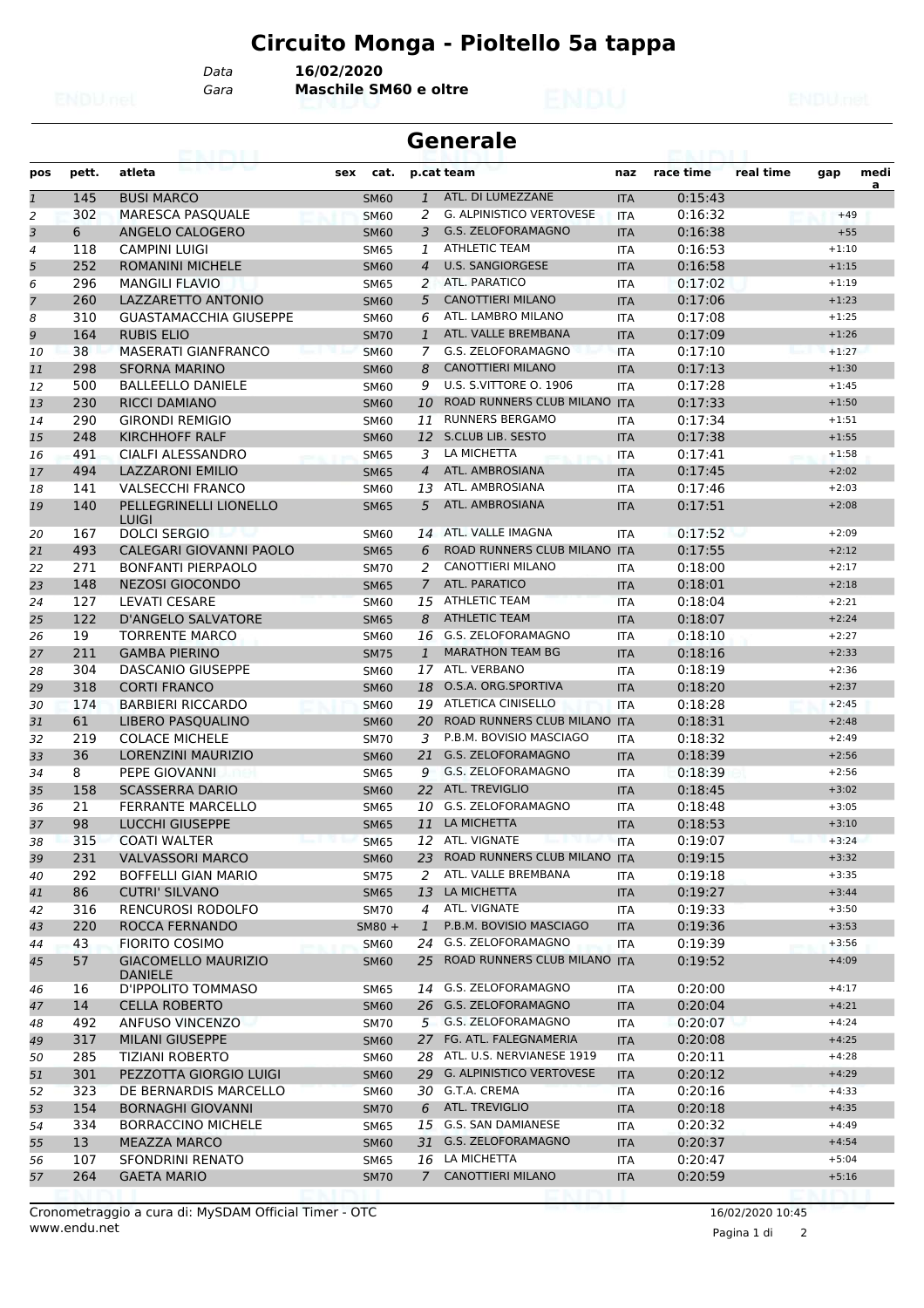| pos | pett. | atleta                                     | sex | cat.        |                | p.cat team                       | naz        | race time | real time | gap      | medi<br>$\mathbf{a}$ |
|-----|-------|--------------------------------------------|-----|-------------|----------------|----------------------------------|------------|-----------|-----------|----------|----------------------|
| 58  | 10    | <b>CARAMEL LORENZO</b>                     |     | <b>SM70</b> | 8              | G.S. ZELOFORAMAGNO               | <b>ITA</b> | 0:21:07   |           | $+5:24$  |                      |
| 59  | 327   | <b>ARIOLI SILVANO</b>                      |     | <b>SM70</b> | 9              | <b>RUNCARD</b>                   | <b>ITA</b> | 0:21:14   |           | $+5:31$  |                      |
| 60  | 63    | <b>RE ITALO LOREDANO</b>                   |     | <b>SM65</b> | 17             | ROAD RUNNERS CLUB MILANO ITA     |            | 0:21:14   |           | $+5:31$  |                      |
| 61  | 55    | <b>FEDELI DANIELE</b>                      |     | <b>SM65</b> | 18             | ROAD RUNNERS CLUB MILANO         | <b>ITA</b> | 0:21:32   |           | $+5:49$  |                      |
| 62  | 32    | <b>TARENZI MORENO</b>                      |     | <b>SM60</b> | 32             | G.S. ZELOFORAMAGNO               | <b>ITA</b> | 0:21:38   |           | $+5:55$  |                      |
| 63  | 113   | <b>BACILIERI LUCIANO</b>                   |     | <b>SM65</b> | 19             | <b>ATHLETIC TEAM</b>             | <b>ITA</b> | 0:21:41   |           | $+5:58$  |                      |
| 64  | 104   | <b>NOVA GIANBASILIO</b>                    |     | <b>SM65</b> | <b>20</b>      | LA MICHETTA                      | <b>ITA</b> | 0:22:16   |           | $+6:33$  |                      |
| 65  | 239   | PATANE' SALVATORE                          |     | <b>SM70</b> | 10             | <b>RUNNERS DESIO</b>             | <b>ITA</b> | 0:22:38   |           | $+6:55$  |                      |
| 66  | 68    | <b>GERBAZ GIAMPAOLO</b>                    |     | <b>SM75</b> | 3              | <b>ROAD RUNNERS CLUB MILANO</b>  | <b>ITA</b> | 0:22:50   |           | $+7:07$  |                      |
| 67  | 258   | <b>OPIPARI ENRICO</b>                      |     | <b>SM70</b> | 11             | <b>CANOTTIERI MILANO</b>         | <b>ITA</b> | 0:22:50   |           | $+7:07$  |                      |
| 68  | 39    | <b>VERGALITO AURELIO</b>                   |     | <b>SM65</b> | 21             | G.S. ZELOFORAMAGNO               | <b>ITA</b> | 0:22:54   |           | $+7:11$  |                      |
| 69  | 77    | <b>BROGLIA FRANCO</b>                      |     | <b>SM70</b> | 12             | LA MICHETTA                      | <b>ITA</b> | 0:23:12   |           | $+7:29$  |                      |
| 70  | 92    | <b>GARRANO RAFFAELE</b>                    |     | <b>SM70</b> | 13             | LA MICHETTA                      | <b>ITA</b> | 0:23:16   |           | $+7:33$  |                      |
| 71  | 263   | <b>GALLI ALESSANDRO</b>                    |     | <b>SM60</b> | 33             | <b>CANOTTIERI MILANO</b>         | <b>ITA</b> | 0:23:23   |           | $+7:40$  |                      |
| 72  | 152   | <b>FROSI EZIO CARLO</b>                    |     | <b>SM60</b> | 34             | ATL. SANTHIA'                    | <b>ITA</b> | 0:23:32   |           | $+7:49$  |                      |
| 73  | 106   | <b>SCARDICCHIO MICHELE</b>                 |     | <b>SM75</b> | $\overline{a}$ | LA MICHETTA                      | <b>ITA</b> | 0:23:50   |           | $+8:07$  |                      |
| 74  | 204   | <b>BOTTON ANTONIO</b>                      |     | <b>SM75</b> | 5              | <b>MARATHON CLUB SEVESO</b>      | <b>ITA</b> | 0:24:14   |           | $+8:31$  |                      |
| 75  | 497   | DI ROCCO ADOLFO<br><b>VIRGINIO</b>         |     | <b>SM75</b> | 6              | S.S. LAZIO ATLETICA LEGGERA ITA  |            | 0:24:17   |           | $+8:34$  |                      |
| 76  | 17    | <b>BRUNO FRANCESCO</b>                     |     | <b>SM65</b> | 22             | G.S. ZELOFORAMAGNO               | <b>ITA</b> | 0:24:34   |           | $+8:51$  |                      |
| 77  | 200   | <b>TASSELLO GIROLAMO</b>                   |     | <b>SM75</b> | 7              | <b>GRUPPO PODISTICO MELZO A.</b> | <b>ITA</b> | 0:24:55   |           | $+9:12$  |                      |
| 78  | 101   | <b>MICCOLI MICHELE</b>                     |     | <b>SM75</b> | 8              | LA MICHETTA                      | <b>ITA</b> | 0:25:05   |           | $+9:22$  |                      |
| 79  | 328   | <b>PARIGI MARCELLO</b>                     |     | <b>SM70</b> | 14             | <b>ATHLETIC TEAM</b>             | <b>ITA</b> | 0:25:23   |           | $+9:40$  |                      |
| 80  | 79    | <b>CANNONE FRANCESCO</b>                   |     | <b>SM75</b> | 9              | LA MICHETTA                      | <b>ITA</b> | 0:25:26   |           | $+9:43$  |                      |
| 81  | 82    | <b>CARDAMONE ROSALBINO</b>                 |     | <b>SM75</b> | 10             | LA MICHETTA                      | <b>ITA</b> | 0:27:12   |           | $+11:29$ |                      |
| 82  | 88    | <b>DEL GROSSO NICOLA</b><br><b>ANTONIO</b> |     | <b>SM70</b> | 15             | LA MICHETTA                      | <b>ITA</b> | 0:27:57   |           | $+12:14$ |                      |
| 83  | 100   | <b>MARIANO RENATO</b>                      |     | <b>SM75</b> | 11             | LA MICHETTA                      | <b>ITA</b> | 0:29:37   |           | $+13:54$ |                      |
| 84  | 15    | ANGHINELLI ALBERTO                         |     | <b>SM70</b> |                | 16 G.S. ZELOFORAMAGNO            | <b>ITA</b> | 0:30:38   |           | $+14:55$ |                      |
|     |       |                                            |     |             |                |                                  |            |           |           |          |                      |

| <b>Contract</b> | $\mathbf{r}$ as considered in $\mathbf{r}$ | $\sim$      |                | <b>ENTST</b> |                           | <b>CMMI</b> |
|-----------------|--------------------------------------------|-------------|----------------|--------------|---------------------------|-------------|
|                 | <b>ENDUnet</b>                             |             | ENDU           |              | ENDUmet                   |             |
| <b>ENDU</b>     |                                            | <b>ENDU</b> |                | <b>ENDU</b>  |                           | <b>ENDU</b> |
|                 | <b>ENDU</b>                                |             | ENDU           |              | ENDU                      |             |
| ENDU            |                                            | <b>ENDU</b> |                | <b>ENDU</b>  |                           | <b>ENDU</b> |
|                 | <b>ENDU</b>                                |             | <b>ENDUnet</b> |              | <b>ENDU</b>               |             |
| <b>ENDU</b>     |                                            | <b>ENDU</b> |                | <b>ENDU</b>  |                           | <b>ENDU</b> |
|                 | <b>ENDU<sub>met</sub></b>                  |             | ENDU           |              | <b>ENDU<sub>DER</sub></b> |             |
| <b>ENDU</b>     |                                            | <b>ENDU</b> |                | <b>ENDU</b>  |                           | <b>ENDU</b> |
|                 | <b>ENDU</b>                                |             | <b>ENDU</b>    |              | ENDU                      |             |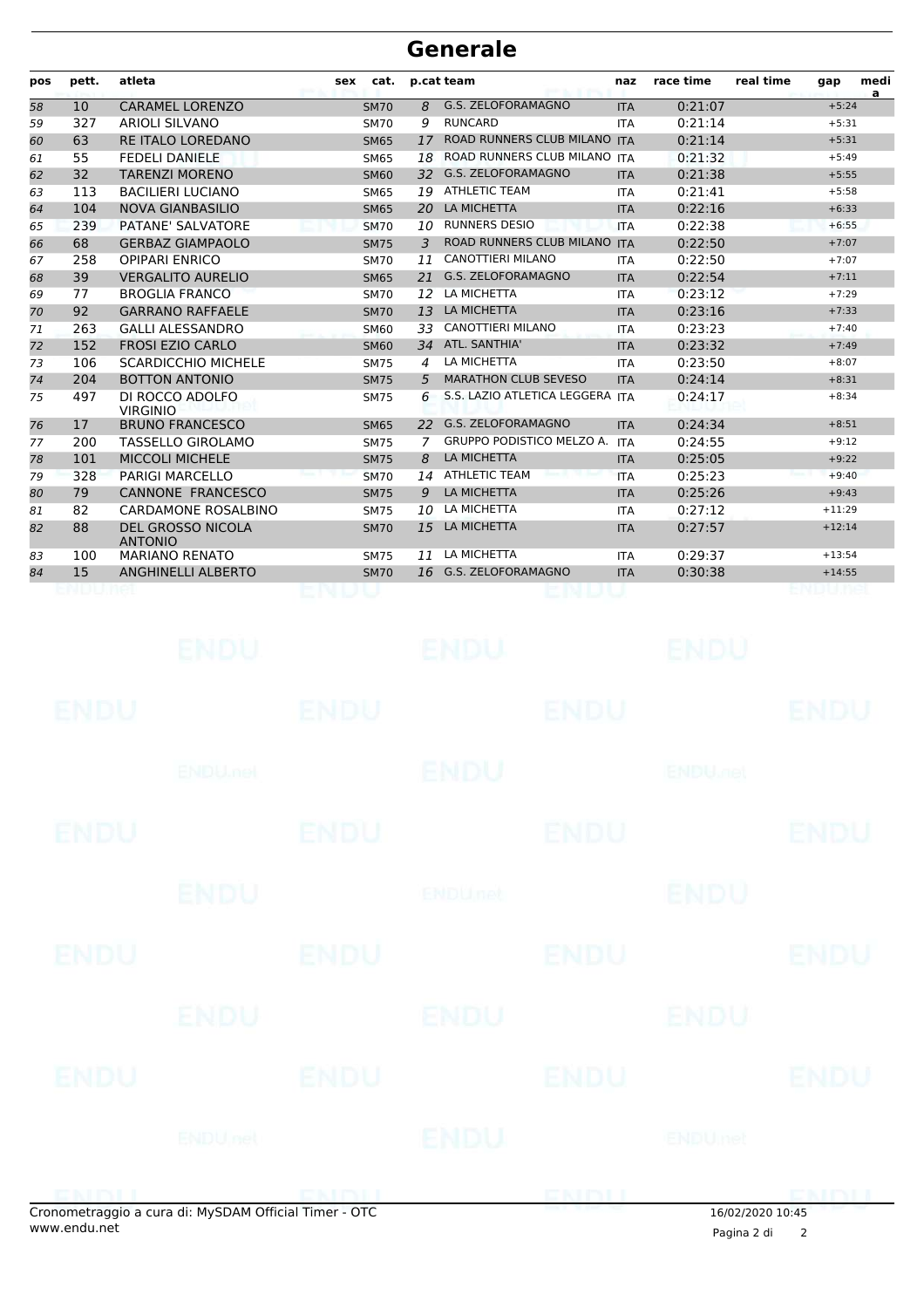# **Circuito Monga - Pioltello 5a tappa**

*Data* **16/02/2020**

*Gara* **Maschile fino a SM55**

#### **Generale**

| pos            | pett. | atleta                                      | cat.<br>sex |                | p.cat team                       | naz        | race time | real time | gap     | medi |
|----------------|-------|---------------------------------------------|-------------|----------------|----------------------------------|------------|-----------|-----------|---------|------|
| $\overline{1}$ | 295   | <b>MANGILI MANUEL</b>                       | <b>SM40</b> | $\mathbf{1}$   | <b>G. ALPINISTICO VERTOVESE</b>  | <b>ITA</b> | 0:21:31   |           |         | a    |
| $\overline{2}$ | 150   | <b>TARASCO FRANCESCO</b>                    | <b>SM</b>   | 1              | ATL. ROVELLASCA                  | <b>ITA</b> | 0:21:42   |           | $+10$   |      |
| 3              | 293   | <b>ZANOTTI FRANCO</b>                       | <b>SM45</b> | $\mathbf{1}$   | <b>G. ALPINISTICO VERTOVESE</b>  | <b>ITA</b> | 0:21:45   |           | $+13$   |      |
| $\overline{4}$ | 229   | CATTANEO RICCARDO                           | <b>SM35</b> | 1              | PRO PATRIA A.R.C. BUSTO A.       | <b>ITA</b> | 0:21:49   |           | $+18$   |      |
| 5              | 313   | <b>OUADANI IMAD</b>                         | <b>SM</b>   | $\overline{2}$ | C.S. S.ROCCHINO                  | <b>ITA</b> | 0:21:56   |           | $+25$   |      |
| 6              | 58    | <b>FRIGERIO MARCO ERNESTO</b>               | <b>SM45</b> | 2              | ROAD RUNNERS CLUB MILANO ITA     |            | 0:22:03   |           | $+32$   |      |
| $\overline{7}$ | 138   | <b>COLI SIMONE</b>                          | <b>SM</b>   | 3              | ATL. CENTO TORRI PAVIA           | <b>ITA</b> | 0:22:04   |           | $+33$   |      |
| 8              | 332   | <b>VIOLA SIMONE</b>                         | <b>SM</b>   | 4              | <b>RUNNERS BERGAMO</b>           | <b>ITA</b> | 0:22:05   |           | $+34$   |      |
| 9              | 223   | <b>CERAULO EMILIANO</b>                     | <b>SM45</b> | 3              | PODISMO MUGGIANO                 | <b>ITA</b> | 0:22:10   |           | $+39$   |      |
| 10             | 297   | CAPETTI MATTEO                              | <b>SM</b>   | 5              | G.T.A. CREMA                     | <b>ITA</b> | 0:22:13   |           | $+41$   |      |
| 11             | 218   | <b>MILO GERARDO</b>                         | <b>SM45</b> | $\overline{4}$ | P.B.M. BOVISIO MASCIAGO          | <b>ITA</b> | 0:22:16   |           | $+45$   |      |
| 12             | 50    | <b>BERNARDINI LORENZO</b>                   | <b>SM40</b> | 2              | ROAD RUNNERS CLUB MILANO ITA     |            | 0:22:16   |           | $+45$   |      |
| 13             | 335   | <b>GAGLIARDINI MAURO</b>                    | <b>SM50</b> | $\mathbf{1}$   | <b>ATLETICA CRAL BANCO</b>       | <b>ITA</b> | 0:22:22   |           | $+51$   |      |
| 14             | 59    | <b>MARTELLI MASSIMO</b>                     | <b>SM55</b> | 1              | ROAD RUNNERS CLUB MILANO ITA     |            | 0:22:34   |           | $+1:03$ |      |
| 15             | 226   | ASPERTI ALESSANDRO                          | <b>SM40</b> | 3              | PODISTI DUE CASTELLI ASD         | <b>ITA</b> | 0:22:36   |           | $+1:05$ |      |
| 16             | 157   | <b>ABBIATI MATTEO</b>                       | <b>SM35</b> | 2              | ATL. TREVIGLIO                   | <b>ITA</b> | 0:22:38   |           | $+1:07$ |      |
| 17             | 149   | <b>BORRACCINO ALESSANDRO</b>                | <b>SM</b>   | 6              | ATL. RIGOLETTO                   | <b>ITA</b> | 0:22:42   |           | $+1:11$ |      |
| 18             | 133   | <b>RESCALLI DAVIDE</b>                      | SM          | 7              | <b>ATHLETIC TEAM</b>             | <b>ITA</b> | 0:22:51   |           | $+1:20$ |      |
| 19             | 237   | <b>BALESTRIERI GIULIO</b>                   | <b>SM35</b> | 3              | <b>RUNNERS BERGAMO</b>           | <b>ITA</b> | 0:22:53   |           | $+1:22$ |      |
| 20             | 131   | <b>MERISIO FRANCESCO</b>                    | <b>SM50</b> | 2              | <b>ATHLETIC TEAM</b>             | <b>ITA</b> | 0:23:02   |           | $+1:31$ |      |
| 21             | 187   | <b>RAUSA FABRIZIO</b>                       | <b>SM35</b> | $\overline{4}$ | <b>CORRO ERGO SUM RUNNERS</b>    | <b>ITA</b> | 0:23:09   |           | $+1:38$ |      |
| 22             | 216   | <b>BATTISTA GIANLUCA</b>                    | <b>SM45</b> | 5              | P.B.M. BOVISIO MASCIAGO          | <b>ITA</b> | 0:23:09   |           | $+1:38$ |      |
| 23             | 241   | <b>CORTESI DAVIDE</b>                       | <b>SM</b>   | 8              | RUNNING TORRE DE' ROVERI         | <b>ITA</b> | 0:23:10   |           | $+1:39$ |      |
| 24             | 312   | <b>AGLIARDI SIMONE</b>                      | <b>SM</b>   | 9              | <b>GRUPPO PODISTICO ARCENE</b>   | <b>ITA</b> | 0:23:13   |           | $+1:42$ |      |
| 25             | 42    | <b>GANDOLFI LUCA</b>                        | <b>SM</b>   | 10             | G.S. ZELOFORAMAGNO               | <b>ITA</b> | 0:23:14   |           | $+1:43$ |      |
| 26             | 214   | <b>FINOLEZZI ALESSIO</b>                    | <b>SM35</b> | 5              | P.B.M. BOVISIO MASCIAGO          | <b>ITA</b> | 0:23:17   |           | $+1:46$ |      |
| 27             | 103   | <b>MURRU FRANCESCO</b>                      | <b>SM35</b> | 6              | LA MICHETTA                      | <b>ITA</b> | 0:23:23   |           | $+1:52$ |      |
| 28             | 309   | <b>ANTONIO</b><br><b>BONALDI DIEGO</b>      | <b>SM</b>   | <b>11</b>      | ATL. VALLE BREMBANA              | <b>ITA</b> | 0:23:29   |           | $+1:58$ |      |
| 29             | 84    | <b>CASTELLI ALESSANDRO</b>                  | <b>SM40</b> | $\overline{4}$ | LA MICHETTA                      | <b>ITA</b> | 0:23:30   |           | $+1:59$ |      |
| 30             | 189   | <b>GOTTARDI RICCARDO</b>                    | <b>SM35</b> | 7              | EUROATLETICA 2002                | <b>ITA</b> | 0:23:39   |           | $+2:08$ |      |
| 31             | 76    | <b>BRIGUGLIA FRANCESCO</b><br><b>PAOLO</b>  | <b>SM40</b> | 5              | LA MICHETTA                      | <b>ITA</b> | 0:23:43   |           | $+2:12$ |      |
| 32             | 35    | <b>VALENTINO MARIO</b>                      | <b>SM45</b> | 6              | G.S. ZELOFORAMAGNO               | <b>ITA</b> | 0:23:43   |           | $+2:12$ |      |
| 33             | 191   | <b>GRANDI DAVID</b>                         | <b>SM50</b> | 3              | <b>EUROATLETICA 2002</b>         | <b>ITA</b> | 0:23:47   |           | $+2:15$ |      |
| 34             | 195   | <b>AVESANI DANIELE</b>                      | <b>SM45</b> | 7              | EXPANDIA ATL. INSIEME            | <b>ITA</b> | 0:23:47   |           | $+2:16$ |      |
| 35             | 173   | PASINI OSVALDO                              | <b>SM50</b> | $\overline{4}$ | <b>ATLETICA CINISELLO</b>        | <b>ITA</b> | 0:23:49   |           | $+2:18$ |      |
| 36             | 300   | ROMELLI PIETRO                              | <b>SM55</b> | 2              | G.S. A.MARINELLI                 | <b>ITA</b> | 0:23:55   |           | $+2:24$ |      |
| 37             | 299   | <b>SCHENA ANGELO</b>                        | <b>SM50</b> | 5              | G.S. OREZZO                      | <b>ITA</b> | 0:24:04   |           | $+2:33$ |      |
| 38             | 213   | MERCANDELLI STEFANO                         | <b>SM50</b> | 6 <sup>1</sup> | P.B.M. BOVISIO MASCIAGO          | <b>ITA</b> | 0:24:05   |           | $+2:34$ |      |
| 39             | 314   | NEOTTI ALESSANDRO                           | <b>SM</b>   |                | 12 ASD NUOVA VIRTUS CREMA        | <b>ITA</b> | 0:24:11   |           | $+2:40$ |      |
| 40             | 134   | ROGGEBAND JONATHAN                          | SM          |                | 13 ATHLETIC TEAM                 | ITA        | 0:24:18   |           | $+2:47$ |      |
| 41             | 183   | <b>MONTRASIO SERGIO</b>                     | <b>SM55</b> | 3              | <b>CARVICO SKYRUNNING</b>        | <b>ITA</b> | 0:24:20   |           | $+2:49$ |      |
| 42             | 236   | SOCCINI GIOVANNI                            | <b>SM55</b> | 4              | RUNNERS BERGAMO                  | <b>ITA</b> | 0:24:22   |           | $+2:51$ |      |
| 43             | 65    | <b>SCALA STEFANO</b>                        | <b>SM45</b> | 8              | ROAD RUNNERS CLUB MILANO ITA     |            | 0:24:26   |           | $+2:55$ |      |
| 44             | 80    | <b>CAPPELLERI GIAN LUCA</b>                 | <b>SM45</b> | 9              | LA MICHETTA                      | ITA        | 0:24:28   |           | $+2:57$ |      |
| 45             | 325   | <b>MONZIO COMPAGNONI</b><br><b>GIUSEPPE</b> | <b>SM55</b> | 5              | GS AVIS TREVIGLIO G.             | <b>ITA</b> | 0:24:29   |           | $+2:58$ |      |
| 46             | 162   | PILENGA CLAUDIO                             | SM          |                | 14 ATL. TREVIGLIO                | ITA        | 0:24:29   |           | $+2:58$ |      |
| 47             | 185   | <b>NIELI GASPARE</b>                        | <b>SM40</b> | 6              | <b>CITTA' DI OPERA</b>           | <b>ITA</b> | 0:24:33   |           | $+3:02$ |      |
| 48             | 159   | PINELLI DANIELE                             | SM45        |                | 10 ATL. TREVIGLIO                | <b>ITA</b> | 0:24:38   |           | $+3:07$ |      |
| 49             | 294   | <b>ZANGA ROBERTO</b>                        | <b>SM50</b> |                | 7 ATL. SALETTI                   | <b>ITA</b> | 0:24:40   |           | $+3:09$ |      |
| 50             | 247   | <b>AMATO LUIGI</b>                          | <b>SM40</b> | 7              | S.CLUB LIB. SESTO                | <b>ITA</b> | 0:24:40   |           | $+3:09$ |      |
| 51             | 281   | <b>ZUCALI STEFANO</b>                       | <b>SM50</b> | 8              | LA MICHETTA                      | <b>ITA</b> | 0:24:42   |           | $+3:11$ |      |
| 52             | 221   | <b>BRAGGION CORRADO</b>                     | <b>SM50</b> | 9              | P.B.M. BOVISIO MASCIAGO          | ITA        | 0:24:49   |           | $+3:18$ |      |
| 53             | 233   | <b>DUMITRU IOAN</b>                         | <b>SM55</b> | 6              | <b>ROMANO RUNNING</b>            | <b>ITA</b> | 0:24:50   |           | $+3:18$ |      |
| 54             | 102   | MONACIZZO SIMONE                            | SM          |                | 15 LA MICHETTA                   | <b>ITA</b> | 0:24:54   |           | $+3:23$ |      |
| 55             | 337   | MONER SANCHEZ JOSE                          | <b>SM50</b> |                | 10 GRUPPO PODISTICO MELZO A. ITA |            | 0:24:57   |           | $+3:26$ |      |
| 56             | 190   | <b>SCALESE VITO</b>                         | SM45        | 11             | EUROATLETICA 2002                | <b>ITA</b> | 0:25:07   |           | $+3:36$ |      |
| 57             | 67    | <b>TRESOLDI MARCO</b>                       | <b>SM40</b> | 8              | ROAD RUNNERS CLUB MILANO ITA     |            | 0:25:10   |           | $+3:39$ |      |
|                |       |                                             |             |                |                                  |            |           |           |         |      |

Pagina 1 di 3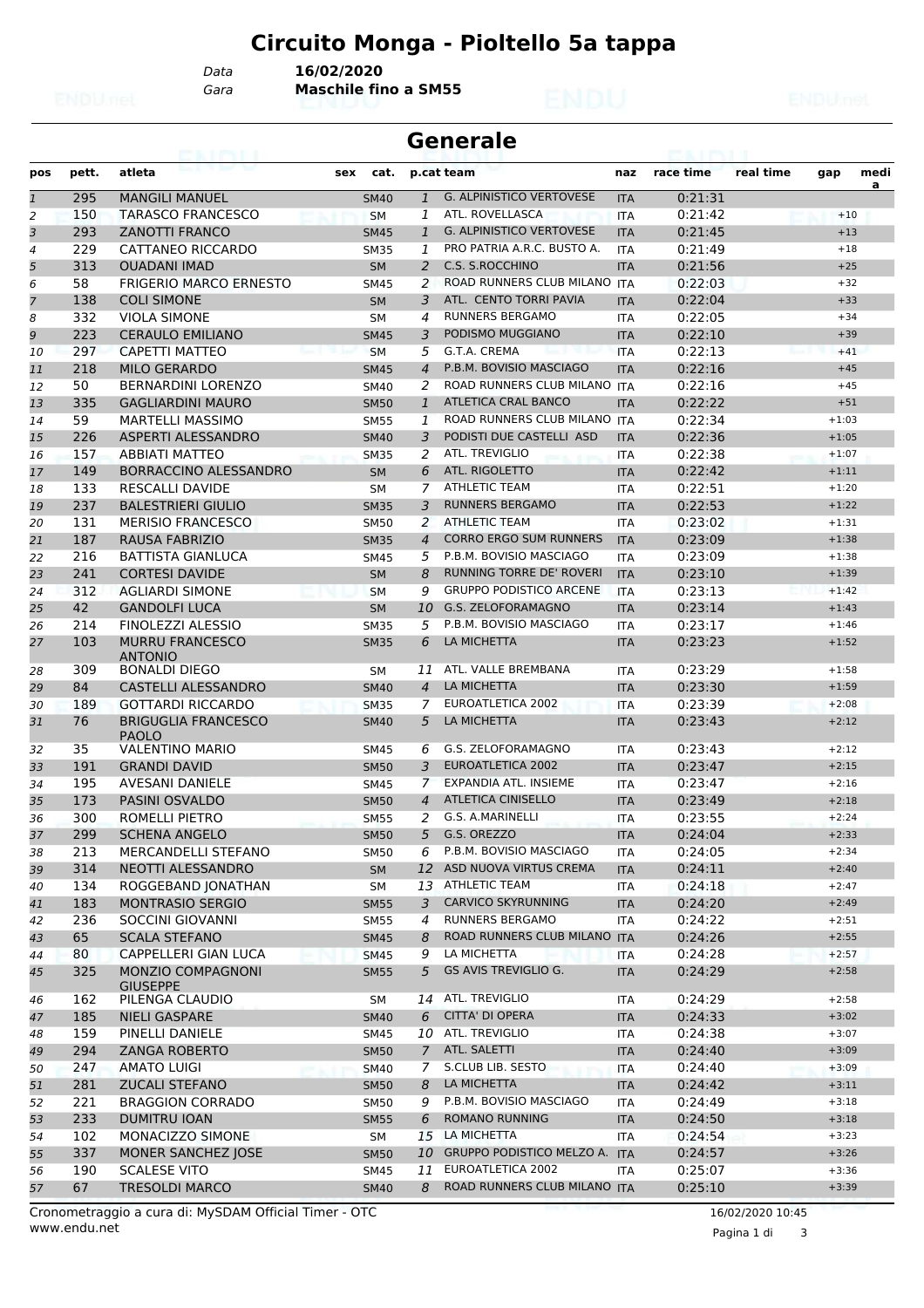| pos | pett.       | atleta                                             | sex | cat.        |             | p.cat team                           | naz        | race time          | real time | gap                | medi<br>a |
|-----|-------------|----------------------------------------------------|-----|-------------|-------------|--------------------------------------|------------|--------------------|-----------|--------------------|-----------|
| 58  | 165         | <b>BRIGNOLA GIUSEPPE</b>                           |     | <b>SM55</b> | $7^{\circ}$ | ATL. VALLE BREMBANA                  | <b>ITA</b> | 0:25:15            |           | $+3:43$            |           |
| 59  | 262         | <b>GUARNIERI ROBERTO</b>                           |     | <b>SM35</b> | 8           | CANOTTIERI MILANO                    | <b>ITA</b> | 0:25:18            |           | $+3:47$            |           |
| 60  | 496         | <b>CERASO DANIELE</b>                              |     | <b>SM50</b> | 11          | PODISMO MUGGIANO                     | <b>ITA</b> | 0:25:20            |           | $+3:49$            |           |
| 61  | 169         | <b>LANZONI MARCO</b>                               |     | SM50        |             | 12 ATL. VIRTUS SENAGO                | <b>ITA</b> | 0:25:24            |           | $+3:53$            |           |
| 62  | 137         | <b>LUCCHINI MICHELE</b>                            |     | <b>SM35</b> | 9           | <b>ATHLETIC TEAM</b>                 | <b>ITA</b> | 0:25:30            |           | $+3:59$            |           |
| 63  | 274         | ROSSELLI ALBERTO                                   |     | <b>SM</b>   |             | 16 CANOTTIERI MILANO                 | <b>ITA</b> | 0:25:32            |           | $+4:01$            |           |
| 64  | 192         | <b>CIMIERI MARIO</b>                               |     | <b>SM45</b> | 12          | <b>EUROATLETICA 2002</b>             | <b>ITA</b> | 0:25:36            |           | $+4:05$            |           |
| 65  | 96          | LA GRECA MASSIMO                                   |     | <b>SM45</b> |             | 13 LA MICHETTA                       | <b>ITA</b> | 0:25:39            |           | $+4:08$            |           |
| 66  | 197         | <b>FERRARO ROBERTO</b>                             |     | <b>SM50</b> |             | 13 G.S. MONTESTELLA                  | <b>ITA</b> | 0:25:40            |           | $+4:09$            |           |
| 67  | 37          | <b>CONTI DAVIDE</b>                                |     | <b>SM35</b> | 10          | <b>G.S. ZELOFORAMAGNO</b>            | <b>ITA</b> | 0:25:45            |           | $+4:14$            |           |
| 68  | 259         | <b>OLIVA MASSIMO</b>                               |     | <b>SM45</b> |             | 14 CANOTTIERI MILANO                 | <b>ITA</b> | 0:25:45            |           | $+4:14$            |           |
| 69  | 246         | <b>GIAMBRONE GIULIO</b>                            |     | SM45        |             | 15 S.CLUB LIB. SESTO                 | <b>ITA</b> | 0:25:47            |           | $+4:16$            |           |
| 70  | 56          | <b>IAZZARELLI MATTEO</b><br><b>GIOVANNI</b>        |     | <b>SM50</b> | 14          | ROAD RUNNERS CLUB MILANO ITA         |            | 0:25:53            |           | $+4:22$            |           |
| 71  | 234         | <b>MARELLI MAURO</b>                               |     | <b>SM55</b> | 8           | <b>RUN CARD</b>                      | ITA        | 0:25:54            |           | $+4:23$            |           |
| 72  | $7^{\circ}$ | <b>ANGOLANI SIMONE</b>                             |     | <b>SM50</b> |             | 15 G.S. ZELOFORAMAGNO                | <b>ITA</b> | 0:25:54            |           | $+4:23$            |           |
| 73  | 142         | DI FEDERICO FILIPPO                                |     | <b>SM</b>   |             | 17 ATL. CAIRATESE                    | <b>ITA</b> | 0:25:55            |           | $+4:24$            |           |
| 74  | 110         | <b>VERDI CHRISTIAN</b>                             |     | <b>SM45</b> | 16          | LA MICHETTA                          | <b>ITA</b> | 0:25:56            |           | $+4:25$            |           |
| 75  | 251         | ROTA MIRCO LUIGI                                   |     | <b>SM50</b> |             | 16 TEAM OTC SSD ARL                  | <b>ITA</b> | 0:25:57            |           | $+4:26$            |           |
| 76  | 254         | <b>RIMINI DAVIDE</b>                               |     | <b>SM45</b> | 17          | <b>CANOTTIERI MILANO</b>             | <b>ITA</b> | 0:25:57            |           | $+4:26$            |           |
| 77  | 170         | <b>ROSSON FABRIZIO</b>                             |     | SM40        | 9           | <b>ATLETICA CINISELLO</b>            | <b>ITA</b> | 0:26:01            |           | $+4:30$            |           |
| 78  | 64          | SILVAGNA ALESSANDRO                                |     | <b>SM55</b> | 9           | ROAD RUNNERS CLUB MILANO ITA         |            | 0:26:01            |           | $+4:30$            |           |
| 79  | 261         | LACCHINI GIANPAOLO                                 |     | <b>SM55</b> |             | 10 CANOTTIERI MILANO                 | <b>ITA</b> | 0:26:02            |           | $+4:31$            |           |
| 80  | 203         | <b>BALDO STEFANO</b>                               |     | <b>SM50</b> | 17          | LA MICHETTA                          | <b>ITA</b> | 0:26:03            |           | $+4:32$            |           |
| 81  | 168         | LIZZIO LIBERO                                      |     | <b>SM55</b> | 11          | ATL. VIRTUS SENAGO                   | <b>ITA</b> | 0:26:04            |           | $+4:33$            |           |
| 82  | 330         | <b>BASSO ANTONIO</b>                               |     | <b>SM35</b> | 11          | <b>ATHLETIC TEAM</b>                 | <b>ITA</b> | 0:26:07            |           | $+4:36$            |           |
| 83  | 62          | <b>NOIRE ANDREA</b>                                |     | SM50        |             | 18 ROAD RUNNERS CLUB MILANO ITA      |            | 0:26:09            |           | $+4:38$            |           |
| 84  | 228         | <b>MATTEUCCI ROBERTO</b>                           |     | <b>SM55</b> |             | 12 POL.UNICREDIT CIRCOLO             | <b>ITA</b> | 0:26:10            |           | $+4:39$            |           |
| 85  | 163         | <b>VALSECCHI PIERANGELO</b>                        |     | <b>SM50</b> |             | 19 ATL. TREVIGLIO                    | <b>ITA</b> | 0:26:11            |           | $+4:40$            |           |
| 86  | 105         | PELLIZZARI NICOLA                                  |     | <b>SM50</b> | 20          | LA MICHETTA                          | <b>ITA</b> | 0:26:12            |           | $+4:41$            |           |
| 87  | 193         | <b>DELMIGLIO IVAN</b>                              |     | SM40        |             | 10 EUROATLETICA 2002                 | <b>ITA</b> | 0:26:22            |           | $+4:51$            |           |
|     | 147         | <b>FILIPPINI NICOLA</b>                            |     | <b>SM45</b> |             | 18 ATL. MUGGIO'                      | <b>ITA</b> | 0:26:27            |           | $+4:56$            |           |
| 88  | 161         | SANGALETTI GIANPAOLO                               |     |             |             | 11 ATL. TREVIGLIO                    |            | 0:26:30            |           | $+4:59$            |           |
| 89  |             |                                                    |     | SM40        |             | 13 ATHLETIC TEAM                     | <b>ITA</b> |                    |           |                    |           |
| 90  | 115<br>139  | <b>BOMBELLI NINI SANTO</b><br><b>ZOIA FEDERICO</b> |     | <b>SM55</b> |             | 21 ATL. 99 VITTUONE                  | <b>ITA</b> | 0:26:32            |           | $+5:01$<br>$+5:03$ |           |
| 91  |             |                                                    |     | SM50        |             | 14 ATL. VALLE BREMBANA               | <b>ITA</b> | 0:26:34            |           |                    |           |
| 92  | 291         | <b>CORTESI FLORENZIO</b>                           |     | <b>SM55</b> |             | 18 ATHLETIC TEAM                     | <b>ITA</b> | 0:26:35            |           | $+5:03$<br>$+5:05$ |           |
| 93  | 129<br>178  | <b>MANCINELLI GIOVANNI</b>                         |     | <b>SM</b>   |             | <b>BOCCONI SPORT TEAM SSD</b>        | <b>ITA</b> | 0:26:36            |           | $+5:14$            |           |
| 94  | 201         | <b>GIORGETTI ROBERTO</b><br>ROVERSELLI ALESSANDRO  |     | <b>SM55</b> | 15          | 22 GRUPPO PODISTICO MELZO A. ITA     | <b>ITA</b> | 0:26:46            |           |                    |           |
| 95  | 69          | <b>TORRESANI MIRKO</b>                             |     | SM50        |             | 19 ROAD RUNNERS CLUB MILANO ITA      |            | 0:26:51<br>0:26:58 |           | $+5:20$            |           |
| 96  |             | <b>LODI FRANCESCO</b>                              |     | SM45        |             | 12 CITTA' DI OPERA                   |            |                    |           | $+5:27$<br>$+5:30$ |           |
| 97  | 186         |                                                    |     | SM40        |             | 13 LA MICHETTA                       | ITA        | 0:27:01            |           |                    |           |
| 98  | 90          | <b>GALLO CHRISTOPHER</b>                           |     | <b>SM40</b> |             |                                      | <b>ITA</b> | 0:27:02            |           | $+5:31$            |           |
| 99  | 184         | SARTORI PAOLO                                      |     | <b>SM35</b> |             | 12 CITTA' DI OPERA<br>23 LA MICHETTA | ITA        | 0:27:04            |           | $+5:33$            |           |
| 100 | 109         | <b>TOLOI MAURIZIO</b>                              |     | <b>SM50</b> |             | 24 ATLETICA CINISELLO                | <b>ITA</b> | 0:27:05            |           | $+5:33$            |           |
| 101 | 333         | <b>FUMAGALLI ROBERTO</b>                           |     | SM50        |             |                                      | <b>ITA</b> | 0:27:09            |           | $+5:37$            |           |
| 102 | 266         | <b>FERRARI STEFANO</b>                             |     | <b>SM40</b> |             | 14 CANOTTIERI MILANO                 | <b>ITA</b> | 0:27:12            |           | $+5:41$            |           |
| 103 | 44          | <b>CONTURSI NEVIO</b>                              |     | SM          |             | 19 G.S. ZELOFORAMAGNO                | ITA        | 0:27:16            |           | $+5:45$            |           |
| 104 | 26          | <b>ERBA GIUSEPPE</b>                               |     | <b>SM45</b> |             | 20 G.S. ZELOFORAMAGNO                | <b>ITA</b> | 0:27:19            |           | $+5:48$            |           |
| 105 | 243         | <b>BARBETTA MARCO</b>                              |     | SM55        |             | 16 RUNNING TORRE DE' ROVERI          | <b>ITA</b> | 0:27:22            |           | $+5:51$            |           |
| 106 | 155         | <b>MISTRI MAURIZIO</b>                             |     | <b>SM55</b> |             | 17 ATL. TREVIGLIO                    | <b>ITA</b> | 0:27:28            |           | $+5:57$            |           |
| 107 | 48          | <b>GALLI MASSIMO</b>                               |     | <b>SM50</b> |             | 25 G.S. ZELOFORAMAGNO                | <b>ITA</b> | 0:27:30            |           | $+5:59$            |           |
| 108 | 180         | <b>MATTEUCCI PIETRO</b>                            |     | <b>SM</b>   |             | 20 BOCCONI SPORT TEAM SSD            | <b>ITA</b> | 0:27:31            |           | $+6:00$            |           |
| 109 | 202         | <b>BALDO SIMONE</b>                                |     | SM          |             | 21 LA MICHETTA                       | ITA        | 0:27:35            |           | $+6:04$            |           |
| 110 | 306         | STOPPA SERGIO                                      |     | <b>SM50</b> |             | 26 MARATHON CLUB SEVESO              | <b>ITA</b> | 0:27:59            |           | $+6:28$            |           |
| 111 | 87          | DE AMICI ENRICO                                    |     | SM50        |             | 27 LA MICHETTA                       | ITA        | 0:28:02            |           | $+6:30$            |           |
| 112 | 73          | <b>ARENGA MATTEO</b>                               |     | <b>SM</b>   |             | 22 LA MICHETTA                       | <b>ITA</b> | 0:28:14            |           | $+6:43$            |           |
| 113 | 244         | <b>MATESSICH MATTEO</b>                            |     | SM45        |             | 21 RUNNING TORRE DE' ROVERI          | <b>ITA</b> | 0:28:22            |           | $+6:51$            |           |
| 114 | 54          | <b>COLOMBO FEDERICO</b>                            |     | <b>SM45</b> |             | 22 ROAD RUNNERS CLUB MILANO ITA      |            | 0:28:28            |           | $+6:57$            |           |
| 115 | 206         | DONGHI SAMUELE                                     |     | SM45        |             | 23 MARATHON CLUB SEVESO              | ITA        | 0:28:29            |           | $+6:58$            |           |
| 116 | 46          | DI LELLO ALFREDO                                   |     | <b>SM55</b> |             | 18 G.S. ZELOFORAMAGNO                | <b>ITA</b> | 0:28:38            |           | $+7:07$            |           |
| 117 | 212         | <b>BASILE MASSIMILIANO</b>                         |     | SM45        |             | 24 MILANO ATLETICA                   | ITA        | 0:28:47            |           | $+7:16$            |           |
| 118 | 23          | <b>STOLZI FABIO</b>                                |     | <b>SM50</b> |             | 28 G.S. ZELOFORAMAGNO                | <b>ITA</b> | 0:28:48            |           | $+7:17$            |           |
| 119 | 130         | MARCOLONGO GIAMPIETRO                              |     | SM55        |             | 19 ATHLETIC TEAM                     | ITA        | 0:28:51            |           | $+7:20$            |           |
| 120 | 283         | <b>NANNI ALDO</b>                                  |     | <b>SM50</b> |             | 29 G.S. ZELOFORAMAGNO                | <b>ITA</b> | 0:28:54            |           | $+7:23$            |           |
|     |             |                                                    |     |             |             |                                      |            |                    |           |                    |           |

Pagina 2 di 3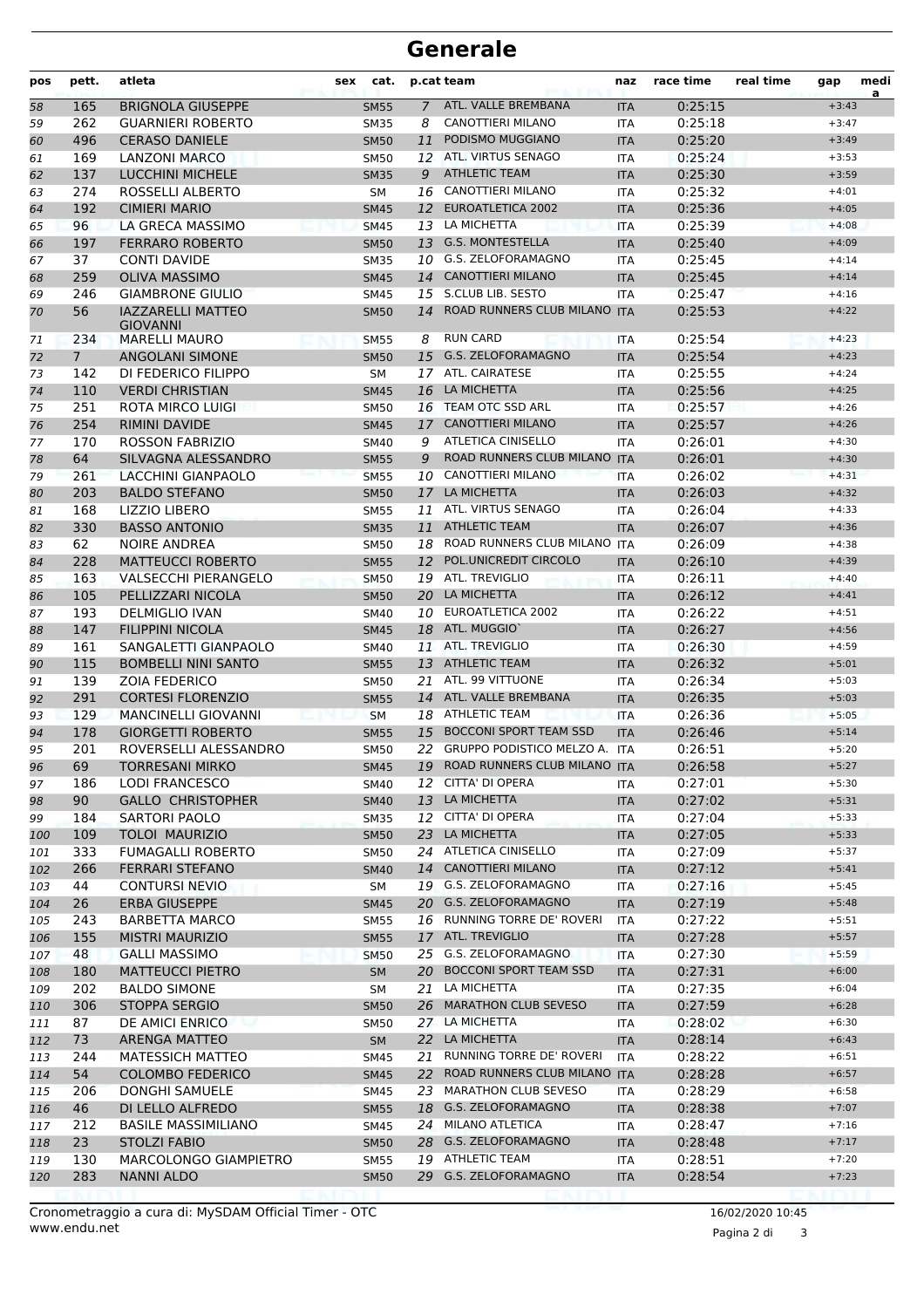| pos | pett. | atleta                                   | sex | cat.        |     | p.cat team                      | naz        | race time | real time | gap      | medi<br>a |
|-----|-------|------------------------------------------|-----|-------------|-----|---------------------------------|------------|-----------|-----------|----------|-----------|
| 121 | 81    | CAPPELLO NICOLA                          |     | <b>SM40</b> | 15  | LA MICHETTA                     | <b>ITA</b> | 0:29:05   |           | $+7:34$  |           |
| 122 | 256   | PIEDINOVI MARCO NATALE                   |     | <b>SM55</b> | 20  | <b>CANOTTIERI MILANO</b>        | <b>ITA</b> | 0:29:09   |           | $+7:38$  |           |
| 123 | 172   | <b>SCRIGNOLI FABRIZIO</b>                |     | <b>SM50</b> | 30  | <b>ATLETICA CINISELLO</b>       | <b>ITA</b> | 0:29:12   |           | $+7:41$  |           |
| 124 | 250   | PARTIS CLAUDIO ANGELO                    |     | <b>SM50</b> | 31  | S.CLUB LIB. SESTO               | <b>ITA</b> | 0:29:23   |           | $+7:52$  |           |
| 125 | 194   | <b>BONAFFINI GIOVANNI</b>                |     | <b>SM55</b> | 21  | <b>EUROATLETICA 2002</b>        | <b>ITA</b> | 0:29:35   |           | $+8:04$  |           |
| 126 | 30    | <b>VESCIO VALTER</b>                     |     | <b>SM50</b> | 32  | G.S. ZELOFORAMAGNO              | <b>ITA</b> | 0:29:41   |           | $+8:10$  |           |
| 127 | 12    | <b>LO FARO ANDREA</b>                    |     | <b>SM50</b> | 33  | G.S. ZELOFORAMAGNO              | <b>ITA</b> | 0:30:00   |           | $+8:29$  |           |
| 128 | 49    | <b>BERTOLETTI MARCO</b>                  |     | <b>SM55</b> | 22  | ROAD RUNNERS CLUB MILANO ITA    |            | 0:30:09   |           | $+8:38$  |           |
| 129 | 225   | <b>TOTIS GIULIANO</b>                    |     | <b>SM40</b> | 16  | PODISTI DUE CASTELLI ASD        | <b>ITA</b> | 0:30:18   |           | $+8:47$  |           |
| 130 | 9     | <b>LOCATELLI ENRICO</b>                  |     | <b>SM55</b> | 23  | G.S. ZELOFORAMAGNO              | <b>ITA</b> | 0:30:33   |           | $+9:01$  |           |
| 131 | 52    | <b>GHIDOTTI RICCARDO</b>                 |     | <b>SM55</b> | 24  | <b>ROAD RUNNERS CLUB MILANO</b> | <b>ITA</b> | 0:30:43   |           | $+9:12$  |           |
| 132 | 85    | <b>CIPOLLINA PAOLO</b>                   |     | <b>SM45</b> | 25  | LA MICHETTA                     | <b>ITA</b> | 0:30:57   |           | $+9:26$  |           |
| 133 | 498   | PIRROTTI FERDINANDO<br><b>MARIO</b>      |     | <b>SM45</b> | 26  | LA MICHETTA                     | <b>ITA</b> | 0:31:04   |           | $+9:33$  |           |
| 134 | 34    | <b>FROSILINO</b>                         |     | <b>SM55</b> | 25  | G.S. ZELOFORAMAGNO              | <b>ITA</b> | 0:31:09   |           | $+9:38$  |           |
| 135 | 177   | <b>EVANGELISTA PIETRO</b>                |     | <b>SM55</b> |     | 26 ATLETICRALS2-TEATRO ALLA     | <b>ITA</b> | 0:31:19   |           | $+9:48$  |           |
| 136 | 253   | DE GIACOMO GIOVANNI                      |     | <b>SM55</b> | 27. | <b>VERDE PISELLO GROUP</b>      | <b>ITA</b> | 0:31:24   |           | $+9:53$  |           |
| 137 | 267   | <b>DORASCENZI CARLO</b><br><b>ANDREA</b> |     | <b>SM45</b> | 27  | <b>CANOTTIERI MILANO</b>        | <b>ITA</b> | 0:31:37   |           | $+10:06$ |           |
| 138 | 89    | <b>DODDI STEFANO</b>                     |     | <b>SM55</b> | 28  | LA MICHETTA                     | <b>ITA</b> | 0:31:43   |           | $+10:12$ |           |
| 139 | 25    | <b>MORELLI ROBERTO</b>                   |     | <b>SM45</b> | 28  | G.S. ZELOFORAMAGNO              | <b>ITA</b> | 0:31:46   |           | $+10:15$ |           |
| 140 | 210   | <b>CELLA MAURO</b>                       |     | <b>SM50</b> | 34  | <b>MARATHON CLUB SEVESO</b>     | <b>ITA</b> | 0:31:50   |           | $+10:19$ |           |
| 141 | 198   | <b>LANZARONE SERGIO</b>                  |     | <b>SM50</b> | 35  | <b>G.S. MONTESTELLA</b>         | <b>ITA</b> | 0:32:29   |           | $+10:58$ |           |
| 142 | 207   | POZZOLI PIETRO PAOLO                     |     | <b>SM55</b> | 29  | <b>MARATHON CLUB SEVESO</b>     | <b>ITA</b> | 0:32:46   |           | $+11:15$ |           |
| 143 | 71    | <b>SAVIOLI ALDO</b>                      |     | <b>SM55</b> | 30  | ROAD RUNNERS CLUB MILANO ITA    |            | 0:32:58   |           | $+11:27$ |           |
| 144 | 132   | <b>RENZI QUIRINO</b>                     |     | <b>SM55</b> | 31  | <b>ATHLETIC TEAM</b>            | <b>ITA</b> | 0:33:40   |           | $+12:09$ |           |
| 145 | 331   | <b>GIANNI' RAFFAELE</b>                  |     | <b>SM55</b> | 32  | CAMISANO RUNNING A.S.D.         | <b>ITA</b> | 0:33:47   |           | $+12:16$ |           |
| 146 | 336   | <b>TRIFILIO GIUSEPPE</b>                 |     | <b>SM50</b> | 36  | <b>RUNCARD</b>                  | <b>ITA</b> | 0:33:52   |           | $+12:21$ |           |
| 147 | 278   | ZINI MASSIMO ANGELO M                    |     | <b>SM55</b> | 33  | <b>CANOTTIERI MILANO</b>        | <b>ITA</b> | 0:34:26   |           | $+12:55$ |           |
| 148 | 18    | LIGUORI VINCENZO                         |     | <b>SM50</b> | 37  | G.S. ZELOFORAMAGNO              | <b>ITA</b> | 0:36:16   |           | $+14:45$ |           |
| 149 | 83    | <b>CARIATI SERGIO</b>                    |     | <b>SM55</b> | 34  | LA MICHETTA                     | <b>ITA</b> | 0:37:13   |           | $+15:42$ |           |
| 150 | 53    | <b>CAMBARERI GIUSEPPE</b>                |     | <b>SM55</b> | 35  | ROAD RUNNERS CLUB MILANO ITA    |            | 0:38:48   |           | $+17:17$ |           |
| 151 | 273   | <b>RISOTTI FRANCESCO</b>                 |     | <b>SM40</b> | 17  | <b>CANOTTIERI MILANO</b>        | <b>ITA</b> | 0:41:19   |           | $+19:48$ |           |
|     |       |                                          |     |             |     |                                 |            |           |           |          |           |

|             | onometraggio a cura di: MySDAM Official Timer - OTC |             |             |             | 16/02/2020 10:45          |             |
|-------------|-----------------------------------------------------|-------------|-------------|-------------|---------------------------|-------------|
|             | <b>ENDUnet</b>                                      |             | ENDU        | CNIMI       | <b>ENDUmet</b>            | DNIN I I    |
|             |                                                     |             |             |             |                           |             |
| <b>ENDU</b> |                                                     | <b>ENDU</b> |             | <b>ENDU</b> |                           | <b>ENDU</b> |
|             | <b>ENDU</b>                                         |             | <b>ENDU</b> |             | ENDU                      |             |
| <b>ENDU</b> |                                                     | <b>ENDU</b> |             | <b>ENDU</b> |                           | <b>ENDU</b> |
|             | <b>ENDU</b>                                         |             | ENDUnet     |             | <b>ENDU</b>               |             |
| <b>ENDU</b> |                                                     | <b>ENDU</b> |             | <b>ENDU</b> |                           | <b>ENDU</b> |
|             | <b>ENDUMEN</b>                                      |             | ENDU        |             | <b>ENDU<sub>DEL</sub></b> |             |
| <b>ENDU</b> |                                                     | <b>ENDU</b> |             | <b>ENDU</b> |                           | <b>ENDU</b> |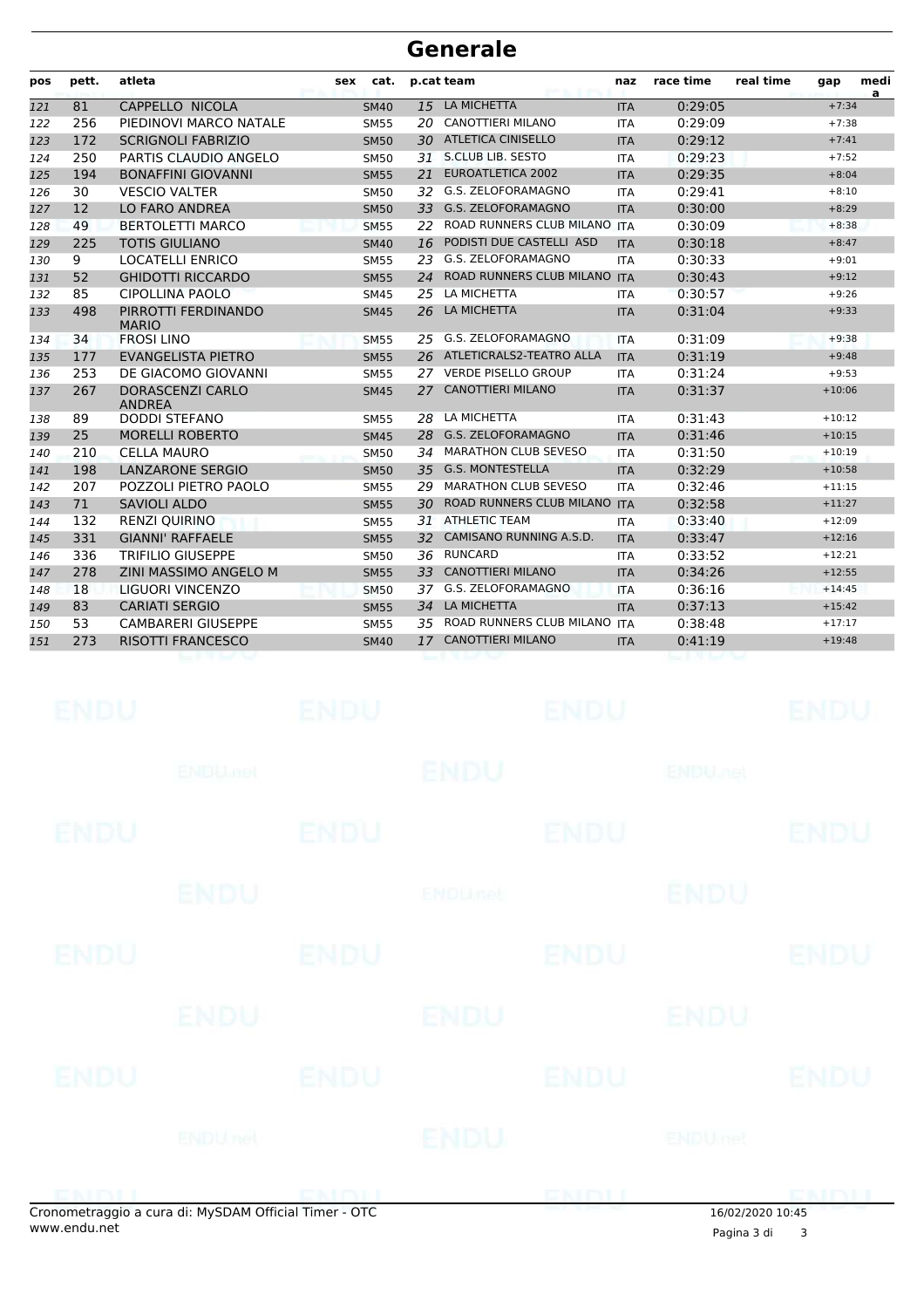#### **Circuito Monga - Pioltello 5a tappa** *Data* **16/02/2020**

*Gara* **Allieve**

|              |             |        |                       |             | <b>Generale</b>                          |             | POLITICI I                 |                               |
|--------------|-------------|--------|-----------------------|-------------|------------------------------------------|-------------|----------------------------|-------------------------------|
| pos          | pett.       | atleta | ENDU                  | sex<br>cat. | p.cat team                               | naz         | real time<br>race time     | medi<br>gap<br>$\overline{a}$ |
| $\mathbf{1}$ | 320         |        | <b>DONARINI SVEVA</b> | AF          | <b>BRACCO ATLETICA</b><br>$\overline{1}$ | <b>ITA</b>  | 0:16:25                    |                               |
|              | ENDU        |        |                       | ENDU        |                                          | <b>ENDU</b> |                            | ENDU                          |
|              |             |        | ENDU                  |             | ENDULfet                                 |             | <b>BNDU</b>                |                               |
|              | <b>ENDU</b> |        |                       | <b>ENDU</b> |                                          | <b>ENDU</b> |                            | ENDU                          |
|              |             |        | ENDU, nel             |             | ENDU                                     |             | <b>ENDUnet</b>             |                               |
|              | ENDU        |        |                       | ENDU        |                                          | <b>ENDU</b> |                            | ENDU                          |
|              |             |        | ENDU                  |             | <b>ENDU</b>                              |             | ENDU                       |                               |
|              | ENDUMA      |        |                       | <b>ENDU</b> |                                          | <b>ENDU</b> |                            | <b>ENDUnet</b>                |
|              |             |        | ENDU.                 |             | ENDU                                     |             | ENDU                       |                               |
|              | ENDU        |        |                       | <b>ENDU</b> |                                          | <b>ENDU</b> |                            | ENDU                          |
|              |             |        | <b>ENDUmet</b>        |             | ENDU                                     |             | <b>ENDU<sub>ndet</sub></b> |                               |
|              | ENDU        |        |                       | <b>ENDU</b> |                                          | <b>ENDU</b> |                            | <b>ENDU</b>                   |
|              |             |        | <b>ENDU</b>           |             | <b>ENDU<sub>net</sub></b>                |             | <b>ENDU</b>                |                               |
|              | <b>ENDU</b> |        |                       | <b>ENDU</b> |                                          | <b>ENDU</b> |                            | <b>ENDU</b>                   |
|              |             |        | ENDU                  |             | ENDU                                     |             | ENDU                       |                               |
|              | <b>ENDU</b> |        |                       | <b>ENDU</b> |                                          | <b>ENDU</b> |                            | <b>ENDU</b>                   |
|              |             |        | <b>ENDUnet</b>        |             | ENDU                                     |             | <b>ENDUmet</b>             |                               |
|              |             |        | ENDU                  |             | di. M.CDAM Official Times. OTC.          |             | ENDLI PRINT                |                               |